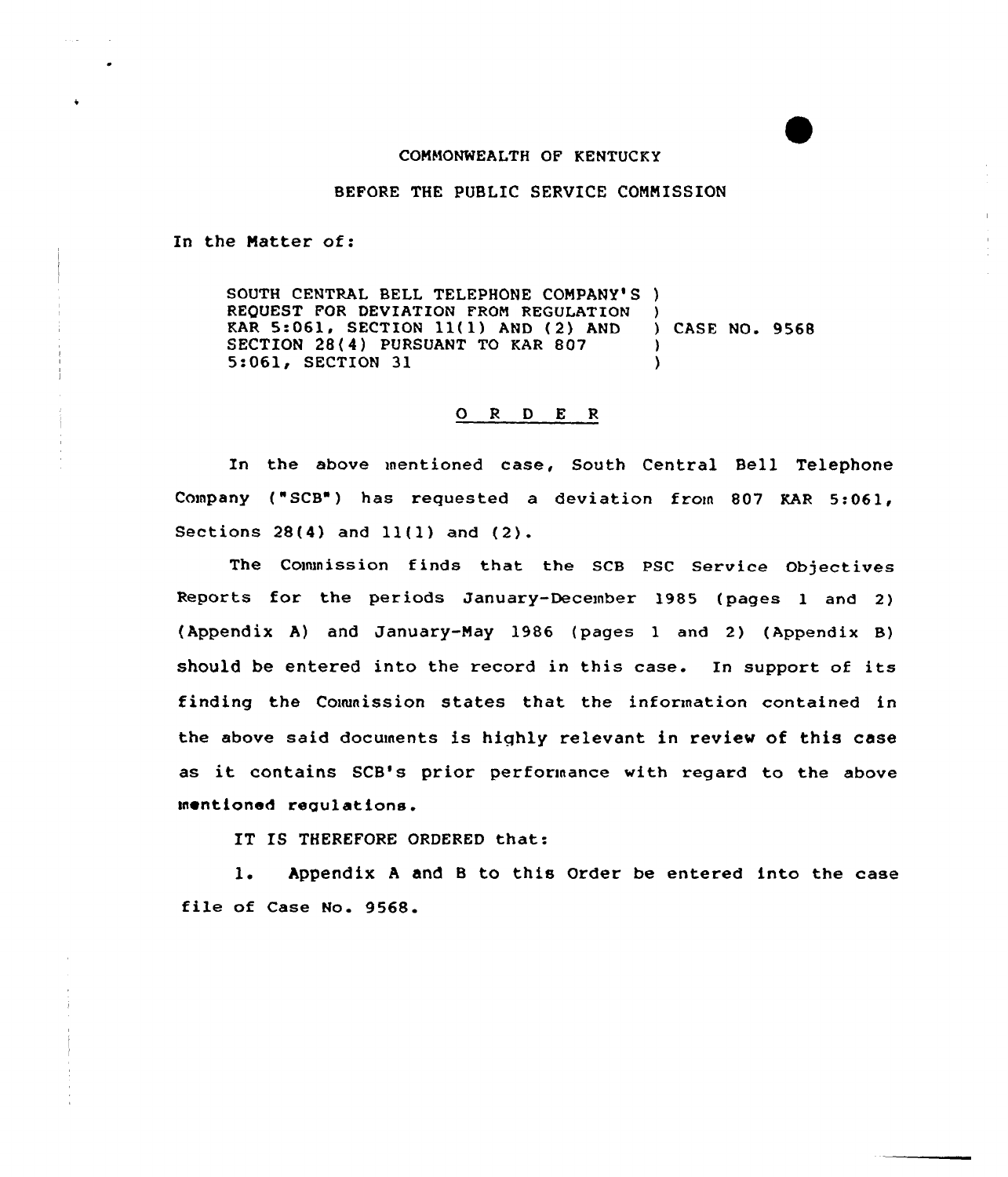Done at Frankfort, Kentucky, this 7th day of July, 1986.

PUBLIC SERVICE COMMISSION

hail D. 7 Jeman Chairman Wice Chairman

Williams , Commissioner

ATTEST: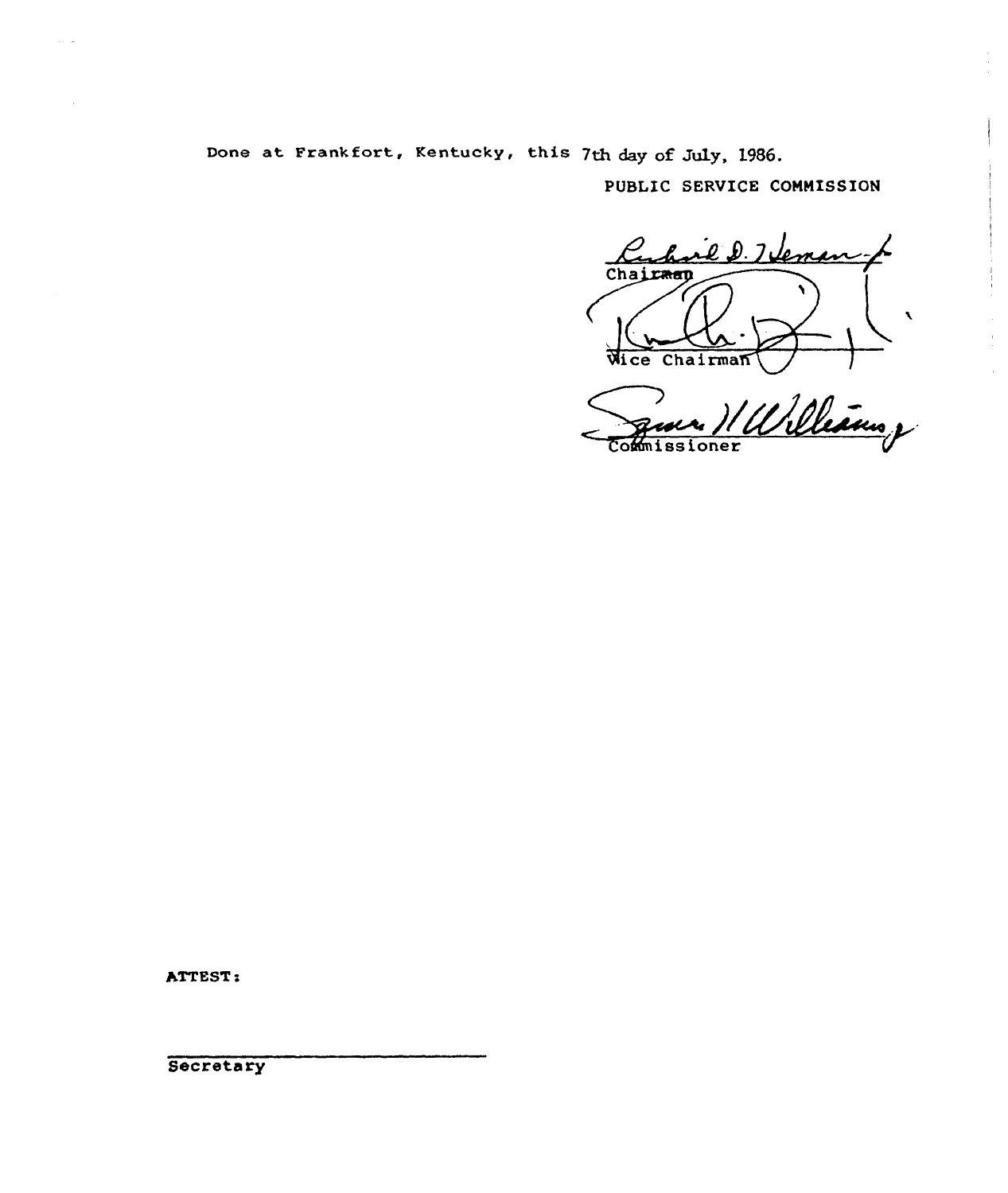| <b>888</b><br><b>888</b><br>888<br><b>888</b><br><b>555</b> | $\overline{\mathbf{g}}$<br>ã<br>ā<br>ğ<br>ā | within<br>Three<br>$\tilde{c}$<br><b>Seconda</b> | និននីនន<br><b>88892</b><br><b>88882</b><br>នទទីនន<br>88888           | S<br>5<br>S<br>9<br>$\mathbf{c}$ | Servi<br>ce<br>G<br>Which Are Net,<br>Except | 88825<br><b>T382</b><br>ၛၟ<br>2552<br>ပ္ပု<br>52829<br>259425<br>88233<br>55842<br>88228<br>88882<br>82998 | ሄ<br>3<br><b>ហ្គ</b><br>S<br>ድ<br>$\tilde{\mathbf{z}}$<br>없<br>8<br>S.<br>3 | Regrades<br>Requ<br>$\overline{\mathbf{v}}$<br><b>ests</b><br>mitiled<br>ø<br>Later Date<br>within<br><u>გ.</u><br><b>Daya</b><br>$\frac{1}{2}$ | $\frac{1}{2}$<br>Sept.<br>$rac{1}{200}$<br>Nov.<br><u>bec.</u><br>Objective |
|-------------------------------------------------------------|---------------------------------------------|--------------------------------------------------|----------------------------------------------------------------------|----------------------------------|----------------------------------------------|------------------------------------------------------------------------------------------------------------|-----------------------------------------------------------------------------|-------------------------------------------------------------------------------------------------------------------------------------------------|-----------------------------------------------------------------------------|
| 888                                                         | $\overline{\mathbf{g}}$                     | <b>Dia1</b><br>Tone                              | ននទីនន                                                               | g                                | <b>Provision</b><br>.pop<br>o,               | 8855<br>8<br><b>328</b><br>$\boldsymbol{\mathsf{s}}$<br>8                                                  | S,<br>嚣                                                                     | Applicant Specifically<br>pue                                                                                                                   | $\frac{1}{2}$                                                               |
| 888                                                         | $\overline{8}$                              | Receiving<br>Hour).                              | នននីនឌ                                                               | $\mathbf{e}$                     | Acta<br>Tor<br>g                             | 39283<br>58855<br>8328<br>窑                                                                                | 3<br>الا<br>ح<br>3                                                          | Service                                                                                                                                         | June                                                                        |
| <b>888</b><br>888                                           | $\overline{\mathbf{g}}$<br>ğ                | Season-Busy<br><b>Calla</b>                      | និន្នន័ន<br>ននទ្ទិនន                                                 | 86<br>9                          | Commitments<br><b>Delays</b><br>Made<br>pue  | 53255<br>ននឌនន<br><b>3228</b><br>8                                                                         | ပ္ထ<br>$\mathbf{5}$<br>ပ္ပ                                                  | <b>Unless</b><br>for<br>Regular                                                                                                                 | Apr.<br>May                                                                 |
| 888                                                         | ă                                           | Telephone<br>Busy                                | <b>38583</b>                                                         | 8                                | LIV<br>Caused                                | 58282<br>မ္မ<br>2888                                                                                       | 3<br>33                                                                     | Requests<br>Receipt                                                                                                                             | Mar.                                                                        |
| <b>585</b><br>55 <sup>o</sup>                               | $\overline{8}$<br>ğ                         | Percent<br>(including<br>g                       | <b>88883</b><br>ននទី<br><b>98</b>                                    | S<br>$\mathbf{S}$                | Percent<br><b>Tor</b><br>Customer<br>D       | 98855<br>58288<br>82868<br>88828                                                                           | S<br>8<br>ပ္စာ<br>89                                                        | Percent of Pays<br>g<br>o,                                                                                                                      | Jan.<br>Feb.                                                                |
| East<br>Louisville<br>West                                  | Kentucky                                    | 16(1)                                            | <b>Frankfort</b><br>Ovensboro<br>Winchester<br>Louisville<br>Paducah | Kentucky                         | 11(6)                                        | Prankfort<br>Ouensboro<br>Winchester<br>Paducah<br>Louisville                                              | Kentucky                                                                    | $\mathbf{1}$<br>$\hat{L}$<br>and<br>$\tilde{c}$                                                                                                 | Section of<br>Regulation                                                    |

 $\frac{1}{2}$ 

 $\frac{1}{2}$ 

 $\frac{1}{2}$ 

 $\bar{\mathbf{r}}$ 

APPENDIX A

SOUTH CENTRAL BELL TELEPHONE COMPANY

PSC Service Objectives Report

Pursuant to 807 KAR 5:061 E, Section 3 (30)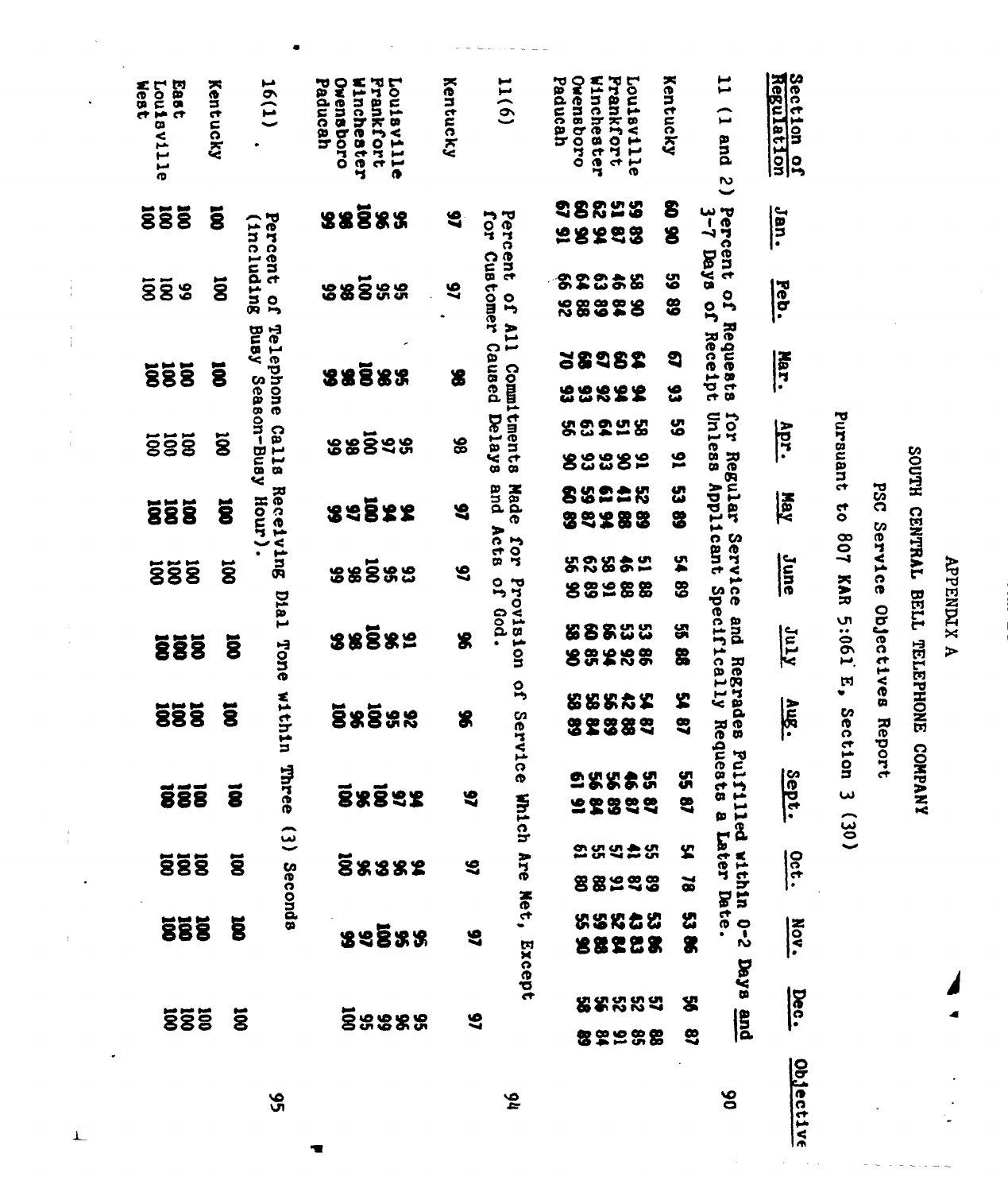| <b>Winchester</b><br>Prankfort<br>Louisville<br>Ouensboro<br>Paducah | Kentucky                    | (1)86                                              | Kentucky                | 55(2)                          | Kentucky  | 5                                | <b>Nest</b><br>Louisville<br>East | Kentucky                | 16(2)                            | Regulation<br>Section<br>9 |           |
|----------------------------------------------------------------------|-----------------------------|----------------------------------------------------|-------------------------|--------------------------------|-----------|----------------------------------|-----------------------------------|-------------------------|----------------------------------|----------------------------|-----------|
| 2282<br>S.                                                           | \$                          | Percent of<br>Failures,                            | $\overline{8}$          | Percent                        | ã<br>\$   | without<br>Percent               | 888                               | ğ                       | Trunks<br>Percent                | Jan.                       |           |
| 88888                                                                | $\boldsymbol{\mathfrak{B}}$ | 9                                                  | ã                       | $\overline{\mathbf{5}}$        | အိ        | <b>o</b>                         | <u>ទីទីទី</u>                     | $\ddot{\mathbf{g}}$     | Rusy                             | Feb.                       |           |
| 198588                                                               | 魯                           | Specifically Requests<br>Cleared<br>Out-of-Service | ğ                       | Calls<br>$\vec{c}$             | 3         | Encountering<br>Telephone        | 888                               | ğ                       | of Telephone<br>Condition within | Ner.                       |           |
| 382<br>8<br>$\mathbf{a}$                                             | ౘ                           | ø                                                  | ă                       | <b>Repair</b>                  | 8         | gn<br><b>Calla</b>               | 888                               | $\overline{\mathbf{g}}$ | Calls                            | Apr.                       |           |
| E.<br>8<br>82<br>8                                                   | <b>SP</b>                   | within Twenty-four<br>Later<br>Troubles,<br>Time   | $\overline{\mathbf{g}}$ | Service                        | န္တ       | All Trunks<br>Offered            | <b>888</b>                        | ğ                       | Completed<br>eus-                | $\overline{\mathbf{A}}$    |           |
| <b>88828</b>                                                         | $\geq$                      | Not                                                | ğ                       |                                | န္ထ       | <b>Busy</b>                      | <b>585</b>                        | <b>U</b>                | Local                            | June                       |           |
| 2878<br>g                                                            | $\mathbf{z}$                | (24) Hours<br>Requiring Unusual                    | ă                       | Answered within                | ă         | to Toll Connecting<br>Condition. | 888                               | ã                       | uthout<br>Dialing                | Trnc                       | Page<br>N |
| <b>82</b><br><b>25</b><br>æ                                          | $\mathbf{r}$                |                                                    | ă                       |                                | \$        |                                  | <b>585</b>                        | ă                       | Encountering<br>Area             | Aug.                       |           |
| 22272                                                                | z                           | of Reporting Unless Customer                       | $\overline{8}$          | Twen<br>$(62)$ (20)            | $\bullet$ | $\bullet$<br>ă                   | <b>888</b>                        | $\tilde{\mathbf{g}}$    | (Including Busy<br>g             | Sept.                      |           |
| <b>22222</b><br>ၕ                                                    | ય                           | Repair Such                                        |                         | Seconda<br>$\ddot{\mathbf{g}}$ | န္တ       |                                  | <b>888</b>                        | ā                       | Equipment or                     | $rac{1}{2}$                |           |
| 282<br>$\tilde{z}$                                                   | ین                          | 8<br>8                                             |                         | ã                              |           | Interexchange Trunks             | <b>888</b>                        | ã                       |                                  | <b>Nov.</b>                |           |
| 88888                                                                |                             | Cable<br>2                                         |                         | ä                              |           |                                  | <b>888</b>                        | ã                       | Season-Busy Hour).<br>EV         | <b>Dec.</b>                |           |
|                                                                      |                             | 95                                                 |                         | 8ò                             |           | 97                               |                                   |                         | 95                               | Objective                  |           |

 $\ddot{\phantom{a}}$ 

Í

 $\bar{t}$  $\bar{t}$ 

 $\overline{\phantom{a}}$ 

 $\ddot{\phantom{0}}$ 

APPENDIX A

 $\ddot{\ddot{\bullet}}$ 

 $\begin{array}{c} \star \\ \star \\ \star \end{array}$ 

 $\overline{a}$ 

PSC Service Objectives Report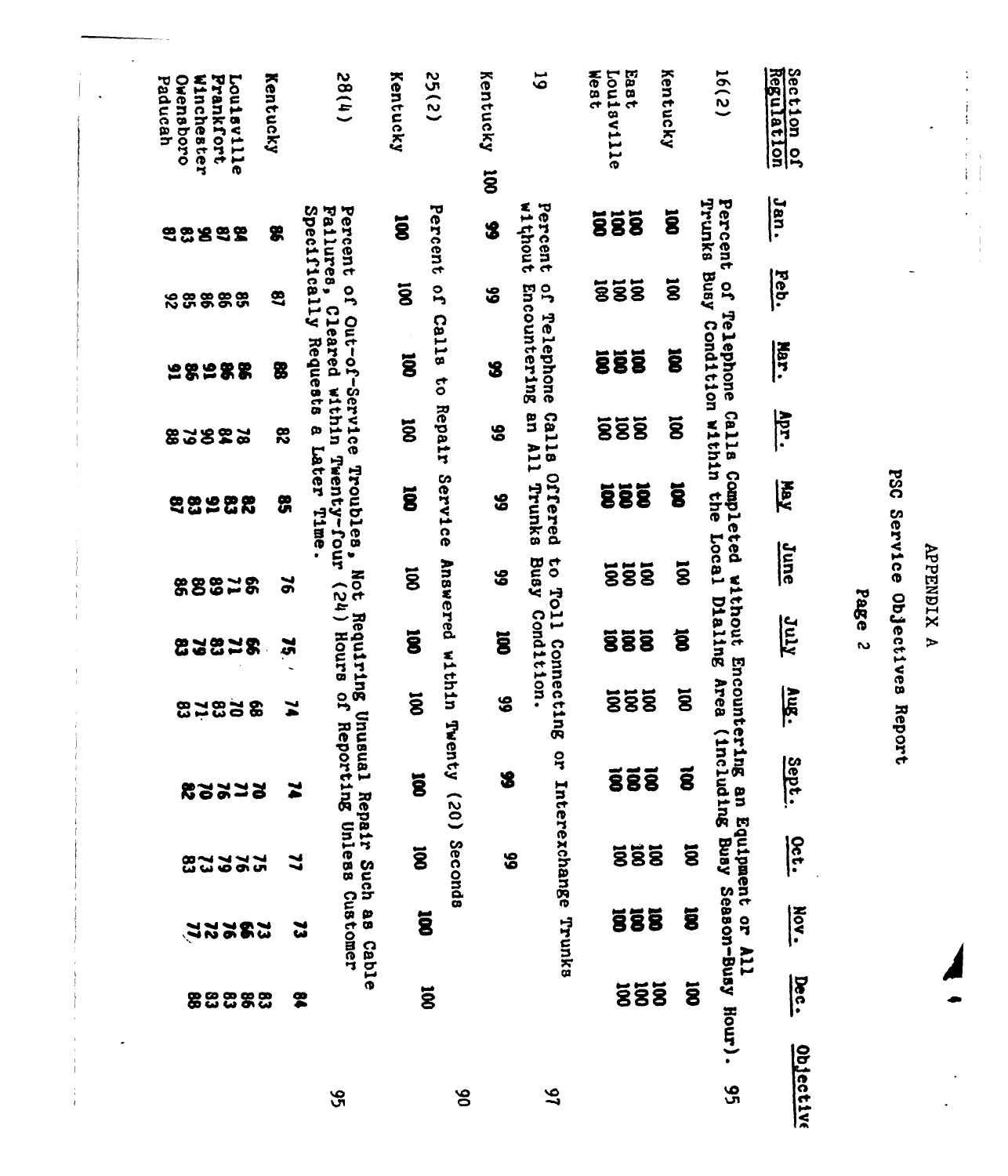**Exast**<br>| Tribuisville<br>| Tribuisville **Section** of Paducah Orensboro  $11(6)$ 18(1) Vinchester Frankfort Orensboro **Frankfort** Louisville Kentucky Paducah Winchester Kentucky Kentucky **Louisville**  $11(1$  $\bullet$ F 28828 Busy Season-Busy Hour). Percent of Telephone Calls Percent of All Commitments 8 Jan. Customer Caused Delays and 3-7 Days of Receipt Percent of Requests  $\overline{a}$ នីននីនន **888** 8 88888 88 88 ZS 58828 **888 Peb.**  $\ddot{a}$ នននីនន 8 98388 28834  $\mathbf{r}$ Mar.  $\overline{8}$  $\overline{8}$  $\overline{8}$  $\tilde{g}$ 84844 86 38882 89 for Regular Service and Regrades Pulfilled withis 0-2 Days And<br>Unless Applicant Specifically Requests a Later Date. Pursuant to 807 KAR 5:061 E, Section 3 (30) 82388<br>8838 S. Arx. **SSS**  $\overline{8}$ **39389** S  $\mathbf{e}$ SOUTH CENTRAL BELL TELEPHONE COMPANY 1986 PSC Service Objectives Report Receiving Dial Tone within Three (3) Seconds (including Made Acts **92585 SSS SOI** 9S **AUR** 89998 88 **88888**  $\frac{8}{2}$ of God. for Provision of Service Which Are Met, Except for **Suns ATHT Aug.** Sept. 7320 Nov. **Dec.** <u>Objective</u>  $\mathbf{3}$ \$6 8

**APPENDIX B** 

÷.

÷

تمد